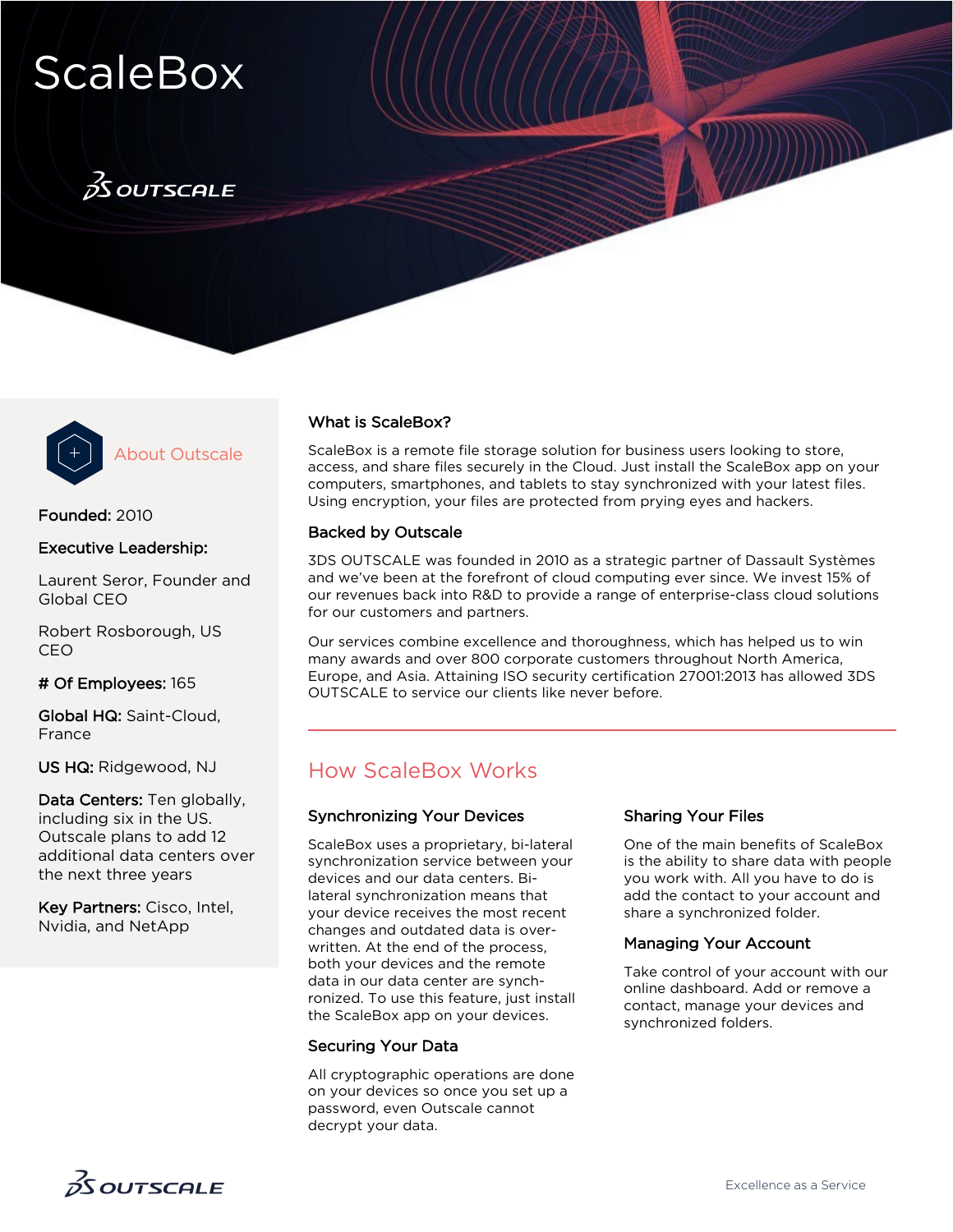### Outscale Global Infrastructure

Outscale offers a robust, secure and efficient network architecture to meet all of your needs. Our services are delivered through 10 highly available, top-tier data centers located across the globe. This allows your data to be replicated across multiple data centers in the same region and can be replicated across several different regions, upon request. To improve latency and provide the best experience for users, Outscale has strengthened its Internet peering interconnection agreements by region.

As an Outscale partner or customer, you will benefit from a data center and network architecture built to meet the requirements of the most security-sensitive organizations.



### World-class Services and Support:

With Outscale, you can resolve issues rapidly with direct, 24-hour access to Outscale experts. Support includes:

- Regular product updates and major upgrades to keep applications performing optimally with the most current feature set.
- Access to Outscale Technical Account Managers for fast, specialized support.
- Access to online knowledge base and tools to help build your in-house expertise and boost your organization's business agility.





Cisco CMSP ISO/IEC 27001 Certified<br>Advanced Certified

### Contact Us [www.](http://www.outscale.com/)[contact-us@](https://www.linkedin.com/showcase/10560803/)[o](http://www.outscale.com/)[utscale.com](https://plus.google.com/%2BOutscaleUs)